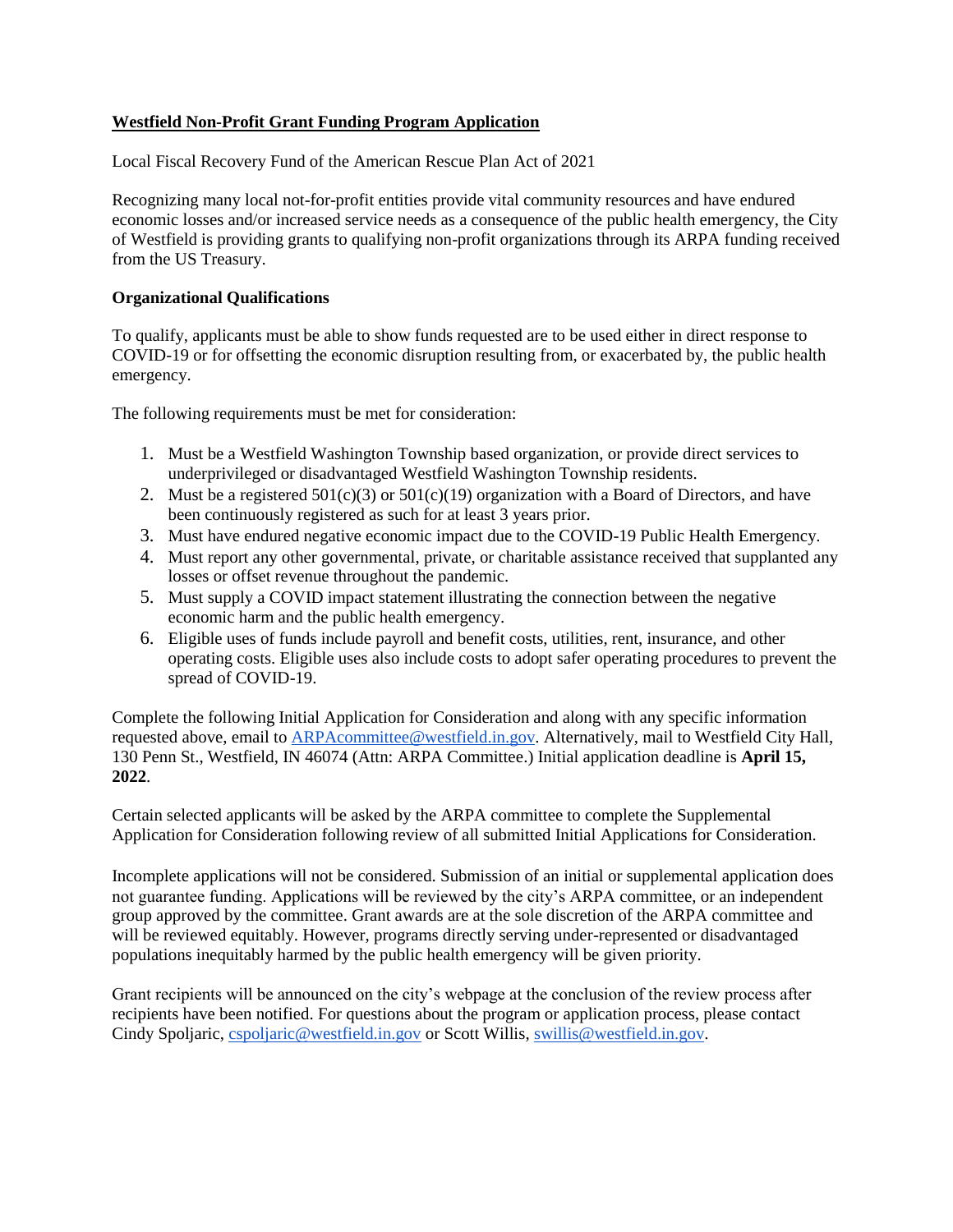## **Initial Application for Consideration**

## **Applicant Information**

Organization name:

Executive Director/primary contact: Name Title Phone Number E-mail Address

Organization address (include mailing and physical addresses if different):

Is your organization a  $501(c)(3)$  or  $501(c)19$  nonprofit?

Yes

No

#### **Funding Request:**

Amount requested:

Description of services, programs, or projects especially relevant to grant funding in response to the negative economic impacts of the COVID-19 Public Health Emergency on the nonprofit:

How was your organization negatively impacted by COVID-19? (Please explain the connection between the negative economic harm and the public health emergency, nature and extent of harm, and how using the requested funding would address such harm.) (e.g.: Decreased revenues, financial insecurity, uncompensated increases in service need, incapacity to weather financial hardship, or challenges covering payroll, rents, mortgage, or other operating costs)

Please provide the five fiscal years of Financial Statements and/or Tax Returns for your organization:

*WARNING: Please note that this application and the documents you submit in connection with this application may be subject to public disclosure under the Indiana Access to Public Records Act. However, your financial statements and/or tax returns may contain certain sensitive, non-public financial information that should reasonably be considered confidential. The submission of this application was in response to a request for the provision of such statements and/or returns by you to the City, accordingly, the City will not disclose such statements and/or returns unless required to do so by law pursuant to Indiana Code 5-14-3-4(a)(5).*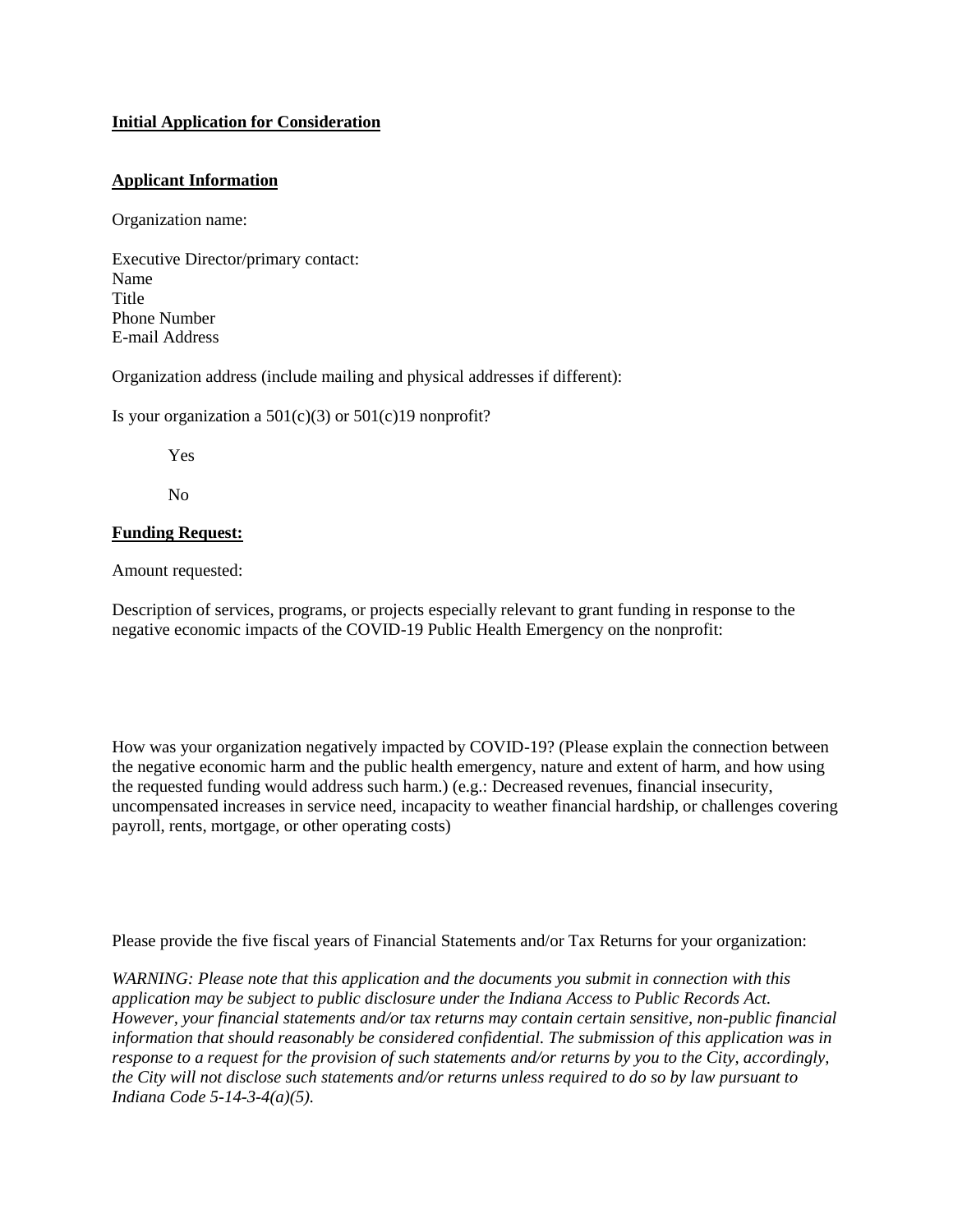# **\*\*Supplemental Application for Consideration\*\* (DO NOT SUBMIT UNTIL YOU HAVE BEEN CONTACTED ABOUT YOUR INITIAL APPLICATION)**

#### **Applicant Information**

Organization name:

Organization website (if applicable):

Number of years in operation:

Is your organization located in and/or primarily serving community members that reside in Westfield Washington Township?

Yes

No

Number of Westfield Washington Township residents you directly serve:

Less than 50 50-250 250-1000

1000+

Percentage served that are disadvantaged, underserved, or disabled:

Less than 25%

Between 25 and 50%

More than 50%

Number of employees:

Number of regular volunteers:

Federal Employer Identification Number or EIN (If none, please explain.):

Non-profit or Business Registry Number (If none, please explain.):

Other non-profits, agencies, or organizations affiliated or actively involved in your organization: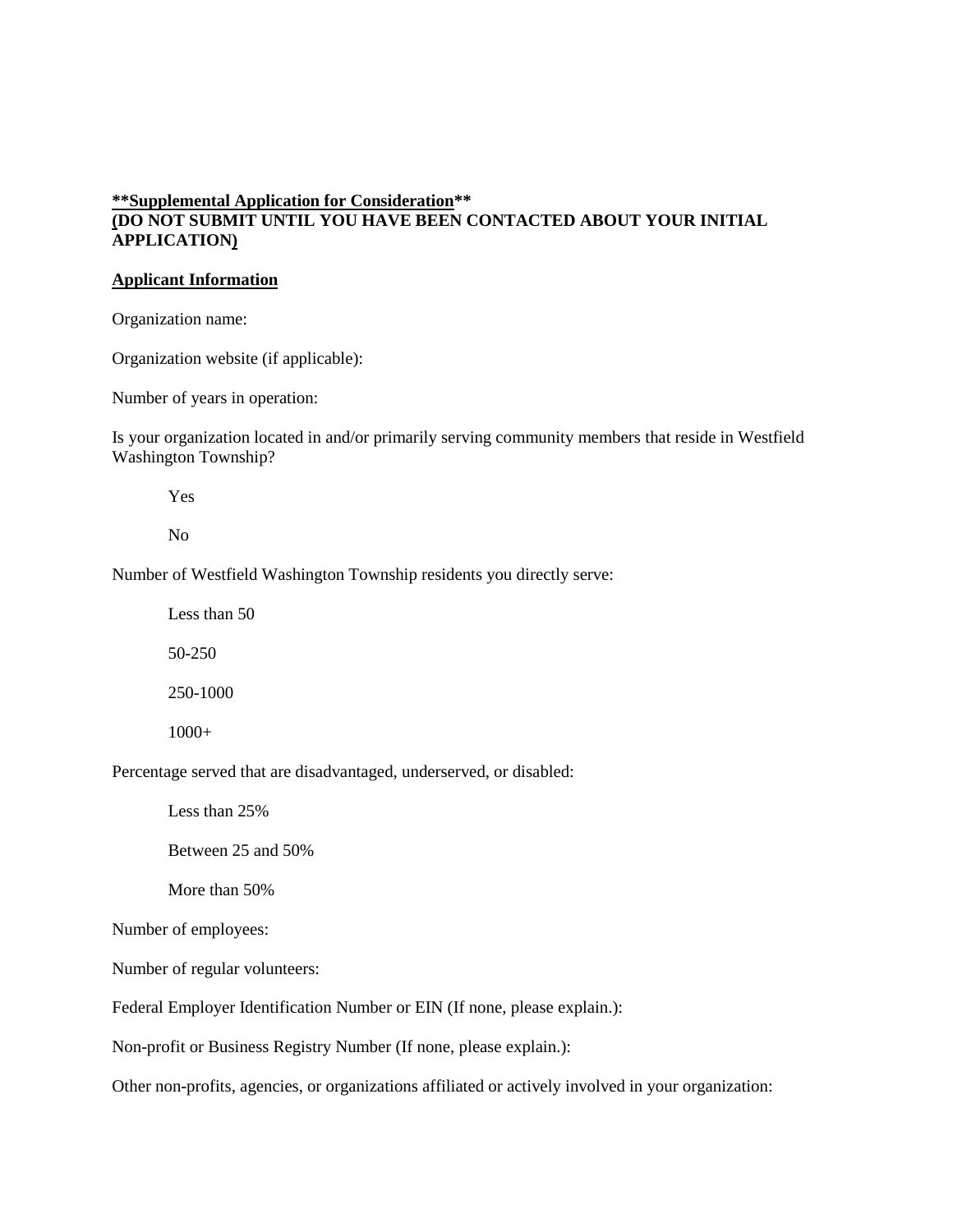Description of services generally provided by nonprofit:

Please describe how your organization is providing services to individual members of the community who were negatively impacted by the COVID-19 pandemic, especially those individuals who were disproportionally impacted:

#### **Funding Use:**

- Payroll/benefits
- Rent/mortgage/utilities/insurance
- Labor
- Overhead
- Materials
- Services
- Fees
- Other (please describe)

Please expand on the selection(s) above and describe how you will use the funds to recover from the COVID-19 pandemic:

Is there an innovative solution that your organization developed to address the impact of the COVID-19 pandemic? If yes, please provide details:

How will funds be allocated? Please provide a budget document to show how you will allocate the funding (or alternatively, if you are requesting reimbursement for expenses already incurred, be prepared to provide proof and additional documentation to support the need.):

If only partial request is granted, what are your allocation priorities?

What other financial assistance channels have you explored since the beginning of public health emergency and how much have you received from each channel?